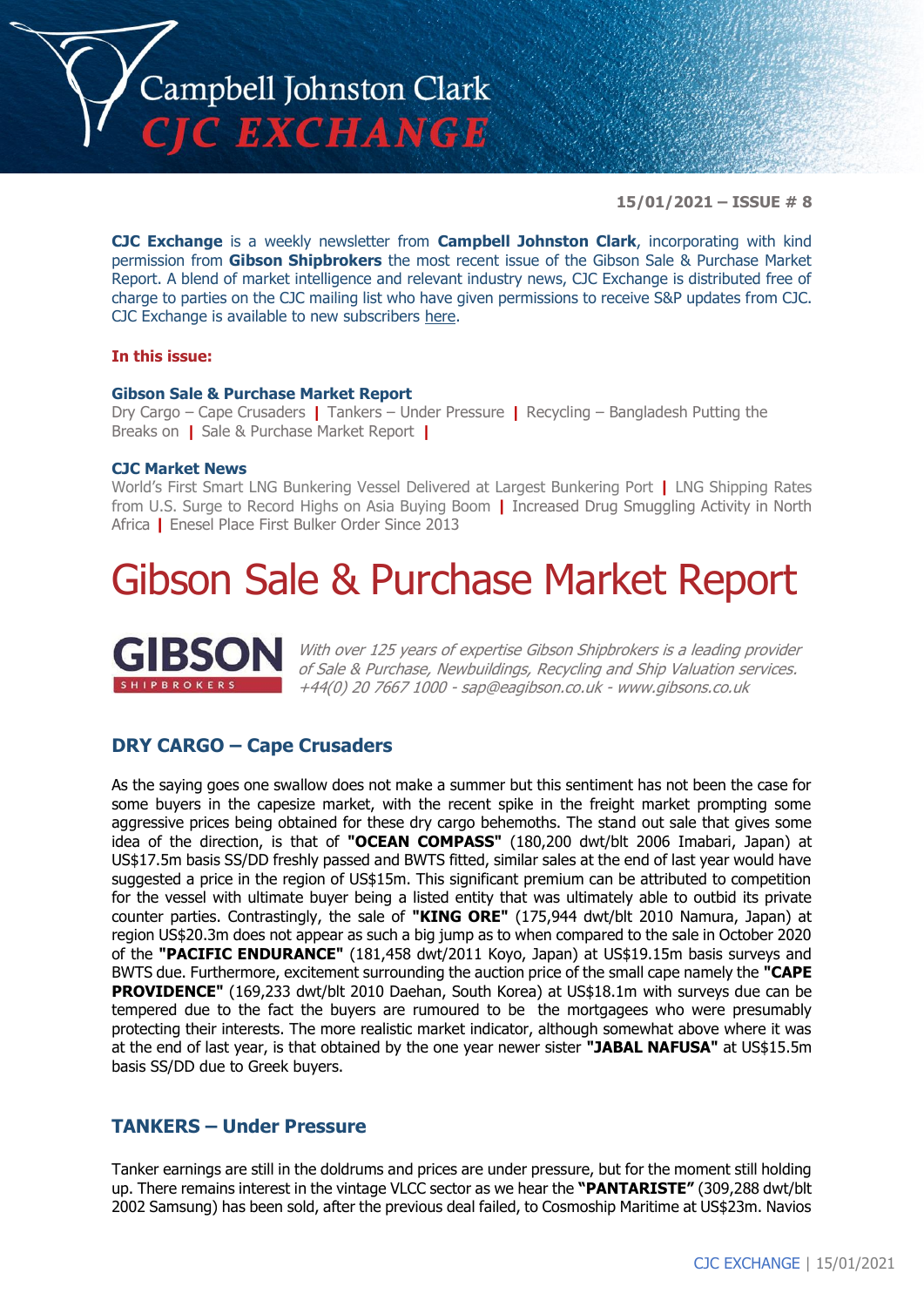

have also sold the **"NAVE CELESTE"** (298,717 dwt/blt 2003 DSME) for US\$25m. We also know of two more similarly aged VLCCs negotiating closely at similar levels.

Modern afras and LR2s are hard to find for buying interests and the only deal picked up this week is another Scorpio tankers sale and lease back involving an LR2 and three MR2s (see sales sheet). Interestingly we hear this week that Eastmed has bought three resale MR2s from Topships, the **"ECO SANTA MONICA"** + **"ECO VAN NUYS"** + **"ECO VENICE BEACH"** (50,000 dwt/blt 2021 Hyundai Mipo) at around US\$34m each; the ships were originally ordered by Pistolis' private arm, Central Group and sold to the public company.

### **RECYCLING – Bangladesh Putting the Breaks on**

After a blazing start to the year which saw prices from Bangladesh edge into the high US\$400's, this week has been a little more subdued with the Bangladesh market showing signs of cooling off and perhaps a slowing down from India too. It seems end users in Bangladesh believe the market is getting too hot with rates going up much too quickly, especially with talk that the US\$500 per LWT barrier could be breached, therefore this week we have seen prices correct by about US\$5/10. When demo markets move up as quickly as it has done since the Bangladesh cartel collapsed (but more so since about a month ago) there is always the chance of volatility with rates moving down just as fast as they moved up. Perhaps in the short term we may now see a bit more stability in price levels being offered, but nevertheless prices are still impressive, and demand is still very much there from the end users. On the sales front we have again seen a decent amount of deals being concluded across the board in differing ship types.

# **Gibson Sale & Purchase Market Report**

| <b>Vessel Name</b>     | <b>DWT</b> | <b>Built</b> | Yard                                   | <b>Buyers</b>                   | <b>Price</b><br>(\$/m) | <b>Notes</b>                                     |  |  |
|------------------------|------------|--------------|----------------------------------------|---------------------------------|------------------------|--------------------------------------------------|--|--|
| <b>BULKERS</b>         |            |              |                                        |                                 |                        |                                                  |  |  |
| <b>OCEAN COMPASS</b>   | 180,200    | 2006         | <b>Imabari</b><br>Saijo (JPN) Maritime | Castor                          | 17.5                   | SS+BWTS due 3/21.                                |  |  |
| <b>TIGER JIANGSU</b>   | 180,096    | 2010         | Qingdao<br><b>Beihai</b><br>(CHN)      | Chinese<br>buyer                | 15.35<br>(A)           | Auction sale.                                    |  |  |
| <b>KING ORE</b>        | 175,944    | 2010         | <b>Namura</b><br>(JPN)                 | <b>Union</b><br><b>Maritime</b> | 20.3                   | <b>DD</b><br>psd10/20. BWTS+Scru<br>bber fitted. |  |  |
| <b>CAPE ISTANBUL</b>   | 175,607    | 2011         | Hanjin<br>Subic bay<br>(PHIL)          | <b>Union</b><br><b>Maritime</b> | 19.1                   | BWTS + Scrubber fitted.                          |  |  |
| <b>CAPE PROVIDENCE</b> | 169,233    | 2010         | <b>Daehan</b><br>(KRS)                 | <b>Undisclosed</b><br>buyer     | 18.1(A)                | Auction sale. SS+BWTS<br>overdue.                |  |  |
| <b>JABAL NAFUSA</b>    | 169,097    | 2011         | Daehan<br>(KRS)                        | Greek buyer                     | 15.5                   | SS+BWTS due 1/21.                                |  |  |
| <b>YM EFFORT</b>       | 81,702     | 2008         | <b>Mitsui</b><br>(JPN)                 | Chinese<br>buyer                |                        | 11/11.5 DD due 8/21.                             |  |  |
| <b>HORIZON RUBY</b>    | 76,001     | 2013         | <b>Hudong</b><br>Zhonghua<br>(CHN)     | Ningbo<br><b>Marine</b>         | 14.62                  |                                                  |  |  |
| <b>ANGELIC GLORY</b>   | 75,002     | 2002         | <b>Hudong</b><br>Zhonghua<br>(CHN)     | <b>Undisclosed</b><br>buyer     | 4(A)                   | Auction sale.                                    |  |  |
| <b>SBI LIBRA</b>       | 64,679     | 2017         | Chengxi<br>(CHN)                       | Undisclosed<br>buyer            | 18.65                  | BWTS + Scrubber fitted.                          |  |  |

#### **S&P SALES**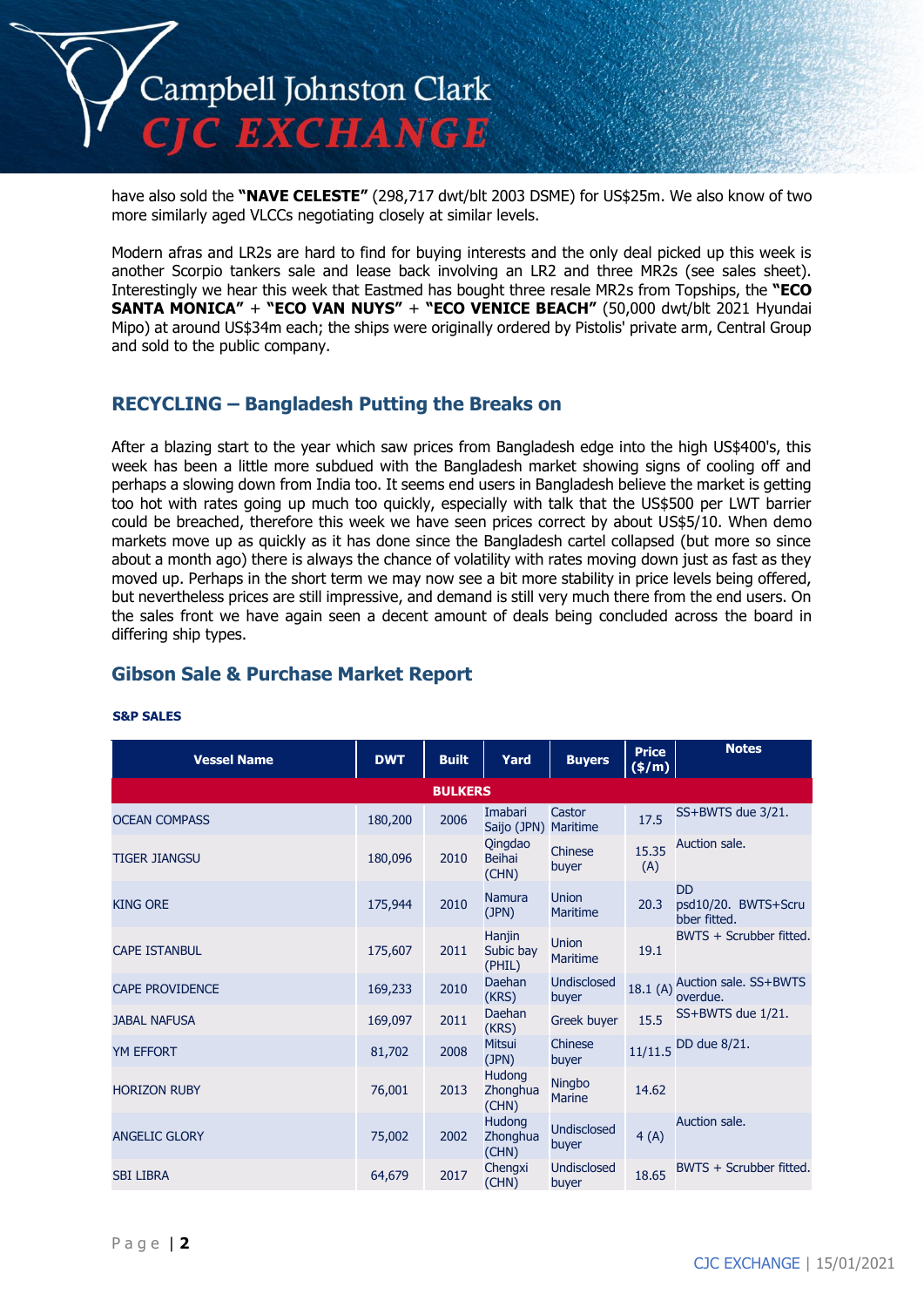# Campbell Johnston Clark<br>CJC EXCHANGE

| <b>DARYA MAHESH</b>                                          | 56,056  | 2008               | <b>Mitsui</b><br>(JPN)              | Greek buyer                  | 9.3             | DD due 8/21. No BWTS.                           |  |  |
|--------------------------------------------------------------|---------|--------------------|-------------------------------------|------------------------------|-----------------|-------------------------------------------------|--|--|
| <b>ASIA ZIRCON</b>                                           | 53,500  | 1                  | 2009+201 Nam Trieu<br>(VNM)         | Chinese<br>buyer             | 14.1 en<br>bloc |                                                 |  |  |
| <b>GOLBAL LEGEND</b>                                         | 52,223  | 2006               | Oshima<br>Zosen<br>(JPN)            | <b>Undisclosed</b><br>buyer  | 7.2             | Open hatch. SS +BWTS<br>due 9/21.               |  |  |
| <b>EROL</b>                                                  | 50,457  | 2003               | Jiangnan<br>(CHN)                   | Chinese<br>buyer             | 5.25            | DD due 6/21. No BWTS.                           |  |  |
| <b>BELFORT</b>                                               | 50,292  | 2008               | PT Pal<br>(INDO)                    | Undisclosed<br>buyer         | 6.2             | DD psd 5/20.                                    |  |  |
| <b>LA LOIRAIS</b>                                            | 39,300  | 2018               | <b>Jiangmen</b><br>Nanyang<br>(CHN) | <b>Undisclosed</b><br>buyer  | 16.2            | DD due 3/21. BWTS<br>fitted.                    |  |  |
| <b>JUPITER ACE</b>                                           | 32,527  | 2010               | Zhejiang<br>Hongxin<br>(CHN)        | <b>Undisclosed</b><br>buyer  | 5.9             | SS psd 11/19.                                   |  |  |
| <b>ALBANY SOUND</b>                                          | 28,379  | 2002               | Imabari<br>(JPN)                    | <b>Undisclosed</b><br>buyer  | 4.5             | Logger.                                         |  |  |
|                                                              |         | <b>TANKERS</b>     |                                     |                              |                 |                                                 |  |  |
| <b>PANTARISTE</b>                                            | 309,288 | 2002               | Samsung<br>(KRS)                    | Cosmoship<br><b>Maritime</b> | 23              | SS due 12/21.                                   |  |  |
| <b>AMALFI</b>                                                | 105,483 | 2003               | Sumitomo<br>(JPN)                   | <b>Undisclosed</b><br>buyer  | 11.3            | Coated. Trading dirty.                          |  |  |
| ECO SANTA MONICA + ECO VAN NUYS +<br><b>ECO VENICE BEACH</b> | 50,000  | all 2021           | Hyundai<br>Mipo (KRS)               | <b>Eastmed</b>               | 34 each         | BWTS+Scrubber fitted.                           |  |  |
| <b>NORDIC HANNE</b>                                          | 38,396  | 2007               | Guangzhou German<br>(CHN)           | buyer                        | 7.8             | No BWTS. Deepwell.<br>Clean.                    |  |  |
| <b>ADFINES SKY</b>                                           | 19,118  | 2011               | Yangfan<br>(CHN)                    | <b>RF Ocean</b>              | 9.2             | Marineline. Ice 1A. SS<br>due 11/21.            |  |  |
| <b>GUANG HUI 328</b>                                         | 4,261   | 2016               | <b>Rizhao</b><br>Kingda<br>(CHN)    | Shandong<br>Port<br>Shipping |                 | RMB 39m. Auction sale.<br>6.03 (A) Twin engine. |  |  |
| C.P. 41                                                      | 4,023   | 1998               | <b>Higaki</b><br>(JPN)              | Undisclosed<br>buyer         | 1.5             |                                                 |  |  |
| <b>CONTAINERS / RO-RO / REEFERS / PCC</b>                    |         |                    |                                     |                              |                 |                                                 |  |  |
| <b>MOL PACE</b>                                              | 72,968  | 2006               | Koyo (JPN)                          | <b>Taiwanese</b><br>buyer    | 27              | 6350 TEU. Gearless. SS<br>due 1/21.             |  |  |
| <b>SEAMELODY</b>                                             | 63,355  | 2009               | <b>Daewoo</b><br>(KRS)              | <b>Undisclosed</b><br>buyer  | 18.5            | 4860 TEU. Gearless. DD<br>due 11/21.            |  |  |
| <b>ITAL MELODIA</b>                                          | 53,679  | 2007               | Hyundai<br>Mipo (KRS)               | <b>TS Lines</b>              | 15.5            | 2824. Gearless. 586<br>Reefer. DD psd 7/20.     |  |  |
| ORTOLAN GAMMA                                                | 44,239  | 2007               | Hanjin Hi<br>(KRS)                  | Maersk AS                    | 10              | 3380. Gearless.                                 |  |  |
| <b>NORO</b>                                                  | 44,165  | 2007               | Hanjin Hi<br>(KRS)                  | Norwegian<br>buyer           | 11.3            | 3388. Gearless.                                 |  |  |
| MAX KUDO + MAX KING                                          | 23,845  | both 2008 Aker Mtw | (GER)                               | Asian buyer                  | 7.5 each        | 1702. Gearless. DD due<br>$5 + 6/21.$           |  |  |

### **NEWBUILDING ORDERS**

| <b>Ordering Client</b> | <b>Vessel</b><br><b>Type</b> | Size /<br>No. of<br>units | <b>Shipyard</b><br>(Country)                | <b>Delivery</b> | <b>Price</b><br>\$m\$ | <b>Notes</b>   |
|------------------------|------------------------------|---------------------------|---------------------------------------------|-----------------|-----------------------|----------------|
|                        |                              | <b>BULKERS</b>            |                                             |                 |                       |                |
| Safe Bulkers           | Post-<br>panamax             | 87,000<br>$dwt \times 1$  | Oshima<br>(JPN)                             | 2023            |                       |                |
| Meghna Group           | <b>Ultramax</b>              | 64,000<br>$dwt \times 4$  | Yangzi-<br>Mitsui<br>Shipbuildin<br>g (CHN) | 2022-2023       | 26                    | Neo-66 design. |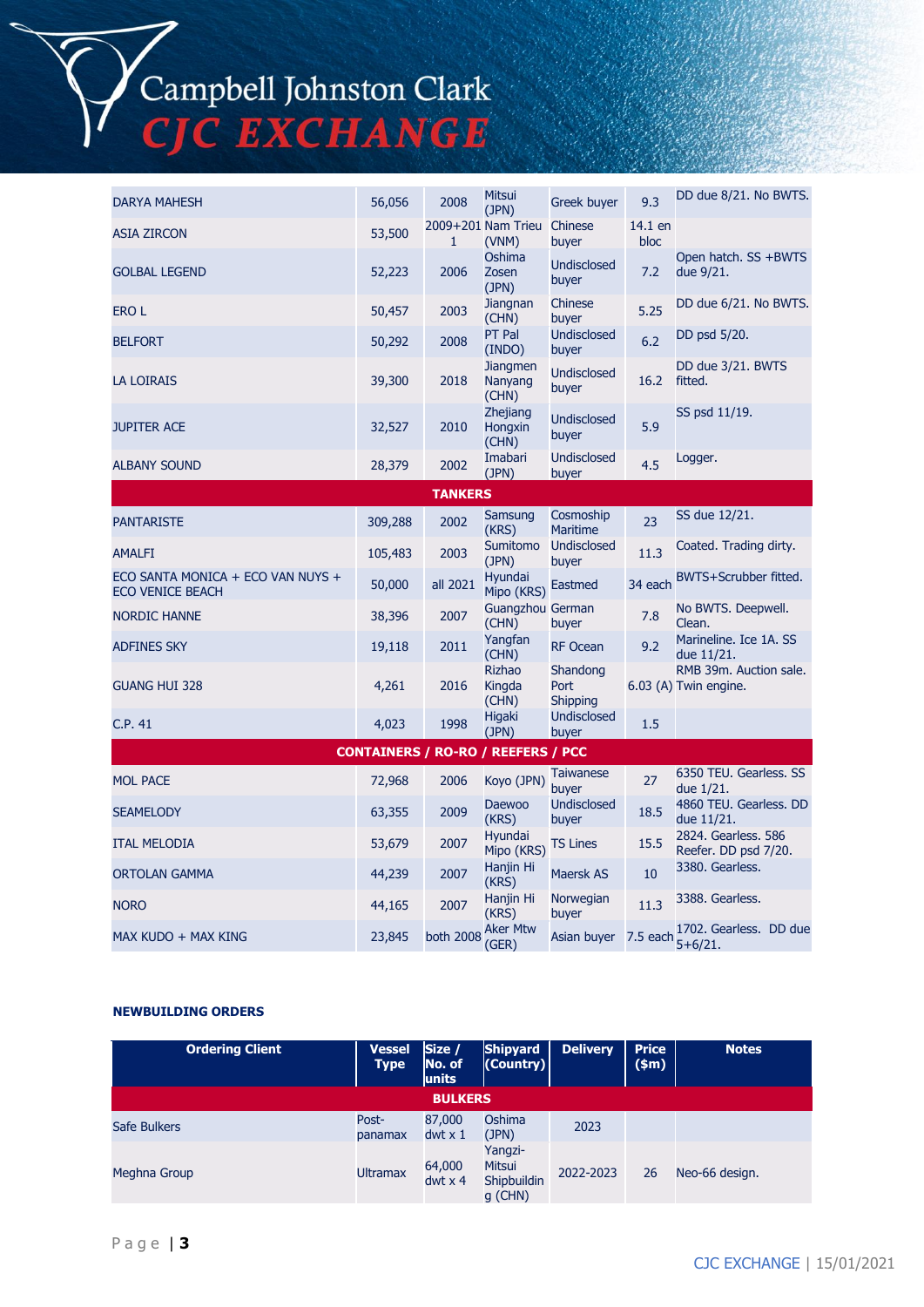# Campbell Johnston Clark C EXCHANGE

Densay Shipping Ultramax 64,000 dwt x 1 **Jinling**  $Jinling$  2022 23 Sojitz Ultramax 64,100 dwt x 2 Oshima  $(JPN)$  2023 **TANKERS Continental Bitumen** Aspahlt **Carrier** 21,500  $dwt \times 2+2$  Xinlian Wuhu (CHN  $2023$   $30$  LNG dual fuelled + battery power. **CONTAINERS / RO-RO / REEFERS / PCC** Eastern Pacific Shipping ip Containersh 15,000 TEU  $x 6$  (KRS) Hyundai HI 2023 137 LNG fuelled. **GENERAL CARGO / MULTI-PURPOSE** Tianjin Zhonghai General General **Cargo**  $9,700$  dwt Penglai x 4 Jinglu (CHN) 2023 **GAS** Pancoean Shipping LNG 174,000  $cbm \times 1$ Samsung<br>(KRS) 2023  $184-187$  Against TC to Galp Energia Byzantine Maritime **Example 2018** LPG 40,000 cbm x 1 Hyundai Hyundai<br>Mipo (KRS) 2022 46 Tiger Clean Energy Container LNG 25000  $cbm +1$ Yangzijiang Yangzijiang 2022 46 Declared option. LNG<br>(CHN) 2022 46 dual fuelled. dual fuelled.

#### **Recycling Activity**

| <b>Vessel Name</b>         | <b>BUILT</b>             | <b>DWT</b>          | <b>LWT</b> | <b>Delivery</b>    | <b>Price</b><br>$($/$ lwt $)$ | <b>Notes</b> |  |  |
|----------------------------|--------------------------|---------------------|------------|--------------------|-------------------------------|--------------|--|--|
| <b>VLOC</b>                |                          |                     |            |                    |                               |              |  |  |
| <b>STELLAR PIONEER</b>     | 1994 /<br><b>Korea</b>   | 298,624             | 46,048     | as-is Labuan       | 430                           |              |  |  |
| <b>STELLAR TOPAZ</b>       | 1994 /<br><b>Korea</b>   | 298,468             | 45,865     | as-is Labuan       | 430                           |              |  |  |
| <b>SINOTRADER</b>          | 1993 /<br>Japan          | 267,906             | 38,705     | <b>Bangladesh</b>  | 440                           |              |  |  |
|                            |                          | <b>PANAMAX BULK</b> |            |                    |                               |              |  |  |
| <b>WUYI HK</b>             | 1995 /<br><b>Denmark</b> | 75,460              | 11,750     | <b>Bangladesh</b>  | 478                           |              |  |  |
|                            |                          | <b>BULK CARRIER</b> |            |                    |                               |              |  |  |
| <b>KT02</b>                | 1998 /<br>Japan          | 47,374              | 7,500      | <b>Bangladesh</b>  | 478                           |              |  |  |
| <b>KT05</b>                | 1998 /<br>Japan          | 47,375              | 7,500      | <b>Bangladesh</b>  | 478                           |              |  |  |
| <b>FSO</b>                 |                          |                     |            |                    |                               |              |  |  |
| <b>MERLION M</b>           | 1999 /<br><b>Korea</b>   | 308,571             | 43,228     | as-is<br>Maylaysia | 427                           |              |  |  |
| <b>TANKER</b>              |                          |                     |            |                    |                               |              |  |  |
| <b>KNIGHT</b>              | 1987 /<br>Japan          | 19,084              | 6,070      | as-is<br>Singapore | 395                           |              |  |  |
| <b>CHEMICAL TANKER</b>     |                          |                     |            |                    |                               |              |  |  |
| <b>COUNT</b>               | 1997 /<br><b>Korea</b>   | 11,042              | 3,306      | as-is<br>Singapore | 395                           |              |  |  |
| <b>LPG</b>                 |                          |                     |            |                    |                               |              |  |  |
| <b>GAS STELLAR</b>         | 1991 /<br>Japan          | 3,866               | 2,265      | <b>Bangladesh</b>  | 450                           |              |  |  |
| <b>VEHICLE / PASSENGER</b> |                          |                     |            |                    |                               |              |  |  |
| <b>VRONSKIY</b>            | 1978 /<br><b>Holland</b> | 1,763               | 7,136      | <b>Turkey</b>      | 260                           |              |  |  |

### **Recycling Prices (US\$/LWT)**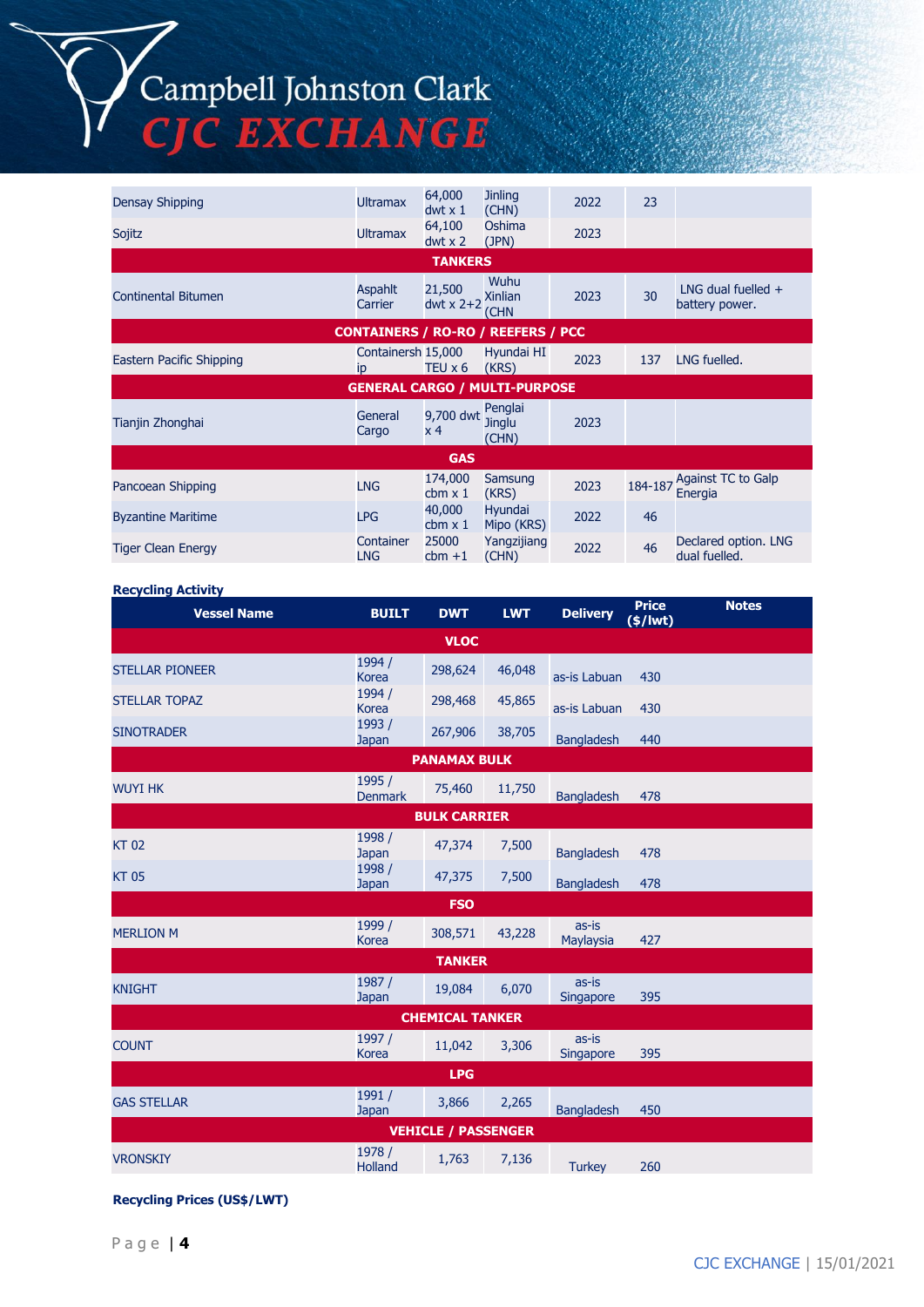# Campbell Johnston Clark **C EXCHANGE**

|                                | Banglades Pakistan India |         |         | <b>Turkey</b> |
|--------------------------------|--------------------------|---------|---------|---------------|
| Tank/Cont/Ro-Ro/Capes/LPG/PCC  | 460/475                  | 440/455 | 420/440 | 275/285       |
| Dry Cargo/Bulk/Tween/Gen Cargo | 450/460                  | 430/440 | 410/420 | 270/280       |

**Newbuild and Second Hand Values** (\$

| million)                   |                 |                    |                | <b>Indices</b>          |                        |
|----------------------------|-----------------|--------------------|----------------|-------------------------|------------------------|
|                            | <b>Newbuild</b> | 5 Year<br>Old      | 10 Year<br>Old |                         | C.O.B<br><b>Friday</b> |
| <b>Tankers</b>             |                 |                    |                |                         |                        |
| <b>VLCC</b>                | 85.5            | 65.5               | 46             | <b>BDI</b>              | 1754                   |
| <b>SUEZMAX</b>             | 56.5            | 45                 | 30.5           |                         |                        |
| <b>AFRAMAX</b>             | 46.5            | 34                 | 22             | \$/Yen                  | 103.68                 |
| <b>MR</b>                  | 34              | 27                 | 17.25          |                         |                        |
| <b>Bulkers</b>             |                 |                    |                | <b>VLCC</b>             |                        |
| <b>CAPESIZE</b>            | $47^$           | 28                 | 20             | AG/East                 | (basis 2021            |
| <b>KAMSARMAX / PANAMAX</b> | $26^{\wedge}$   | 21                 | 14.5k / 13p    | TD <sub>3</sub><br>(WS) |                        |
| ULTRAMAX / SUPRAMAX        | $24^{\wedge}$   | 18.5 u / 15.<br>5s | 11.5s          |                         |                        |
| <b>HANDYSIZE</b>           | $23^$           | 15                 | 9.25           |                         |                        |
|                            |                 |                    |                |                         |                        |

| <b>Indices</b>                                            |                          |
|-----------------------------------------------------------|--------------------------|
|                                                           | C.O.B<br><b>Friday</b>   |
| <b>BDI</b>                                                | 1754                     |
| \$/Yen                                                    | 103.68                   |
| <b>VLCC</b><br><b>AG/East</b><br>T <sub>D</sub> 3<br>(WS) | 27<br>(basis 2021 rates) |

^=Chinese price (otherwise based upon Japanese / Korean country of build)

This report has been produced for general information and is not a replacement for specific advice. While the market information is believed to be reasonably accurate, it is by its nature subject to limited audits and validations. No responsibility can be accepted for any errors or any consequences arising therefrom. No part of the report may be reproduced or circulated without our prior written approval. © E.A. Gibson Shipbrokers Ltd 2020.

# CJC Market News



Campbell Johnston Clark (CJC) is a medium-sized international law firm advising on all aspects of the shipping sector, from ship finance to dry shipping and comprehensive casualty handling, and all that happens in between. Today, we have offices in London, Newcastle, Singapore and Miami.

## **World's First Smart LNG Bunkering Vessel Delivered at Largest Bunkering Port**



The 7,500 cubic metre liquefied natural gas bunkering vessel (LBV), the "FUELNG BELLINA" was delivered early last week to FueLNG. The vessel is the world's first smart LNG bunkering vessel and was designed by Keppel Offshore & Marine's (Keppel O&M) technology arm, Keppel Marine and Deepwater Technology. It was built in Keppel O&M's Nantong shipyard. FueLNG is a joint venture between Keppel O&M and Shell Eastern Petroleum (Pte) Ltd.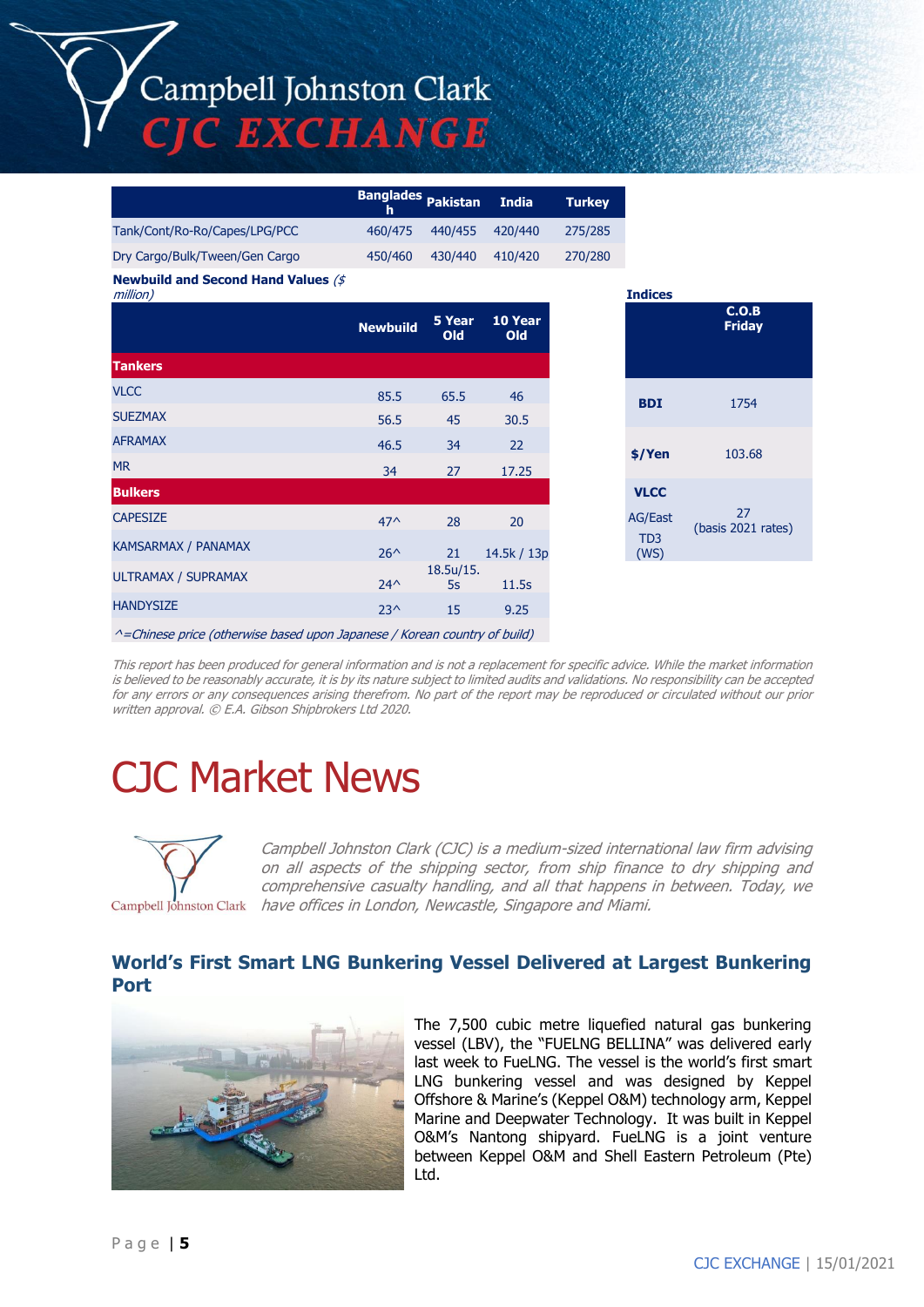

The LBV boasts an extended flat surface which is expected to provide the necessary specifications to provide fuel to a wider range of vessels. As reported, it is also highly versatile in maneuverability allowing operators to minimise the need for tug assistance during bunkering operations. It is contemplated that this would significantly reduce fuel consumption and emissions as a whole as less support is required. The vessel is also equipped with Smart Notations which makes it the first LNG bunker vessel to adopt such digital systems. The system will enable remote supervision as well as realtime support of vessel operations. This is envisioned to boost vessel performance and efficiency as it would provide, amongst other things, a more robust method of handling the vessel's maintenance aspects.

The vessel is reportedly being classed by the American Bureau of Shipping (ABS). ABS and Keppel O&M have previously worked together in the development of two drilling rigs also equipped with smart notations in the bid to utilise digital technologies to enhance asset care and efficiency.

The delivery of the LBV is in line with Keppel's Vision 2030 which includes searching for opportunities in LNG solutions and renewables. By end 2021, Keppel O&M is also expected to open an LNG bunkering facility catering to smaller vessels such as harbour crafts.

LNG, along with alternative fuels such as liquefied petroleum gas (LPG), is widely attributed by the market as being the forerunner alternative fuel in the industry's bid to lower emissions and shift to clean energy.

## **LNG Shipping Rates from U.S. Surge to Record Highs on Asia Buying Boom**



Following on from the article above, the cost of shipping LNG from the United States to Asia hit a record high on Tuesday as appetite for the fuel from buyers there and delays through the Panama Canal reduced the amount of ships for hire.

Freezing temperatures across Asia and Europe have pushed up LNG prices and lifted wider gas prices as buyers grapple with shrinking inventories and the shortage of tankers.

An apparent ban on Australian coal imports into China, which has been reported by Chinese media, had also bolstered demand by Chinese buyers for LNG tankers to carry cargoes to Asia.

Delays through the Panama Canal had been compounded of late by weather disruptions, higher than expected LNG traffic as well separate tanker shipments of LPG, which were also trying to sail through the waterway.

Average daily tanker rates on the U.S. Gulf to Japan route rose to \$253,270 on Tuesday, its highest since earnings were first published in 2019, Baltic Exchange data showed. This compared with \$174,000 a day at the end of last year, the Baltic data showed.

LNG tanker rates from the U.S. Gulf to Europe softened this week to \$310,691 a day from a high of over \$320,000 a day last week, Baltic Exchange data showed.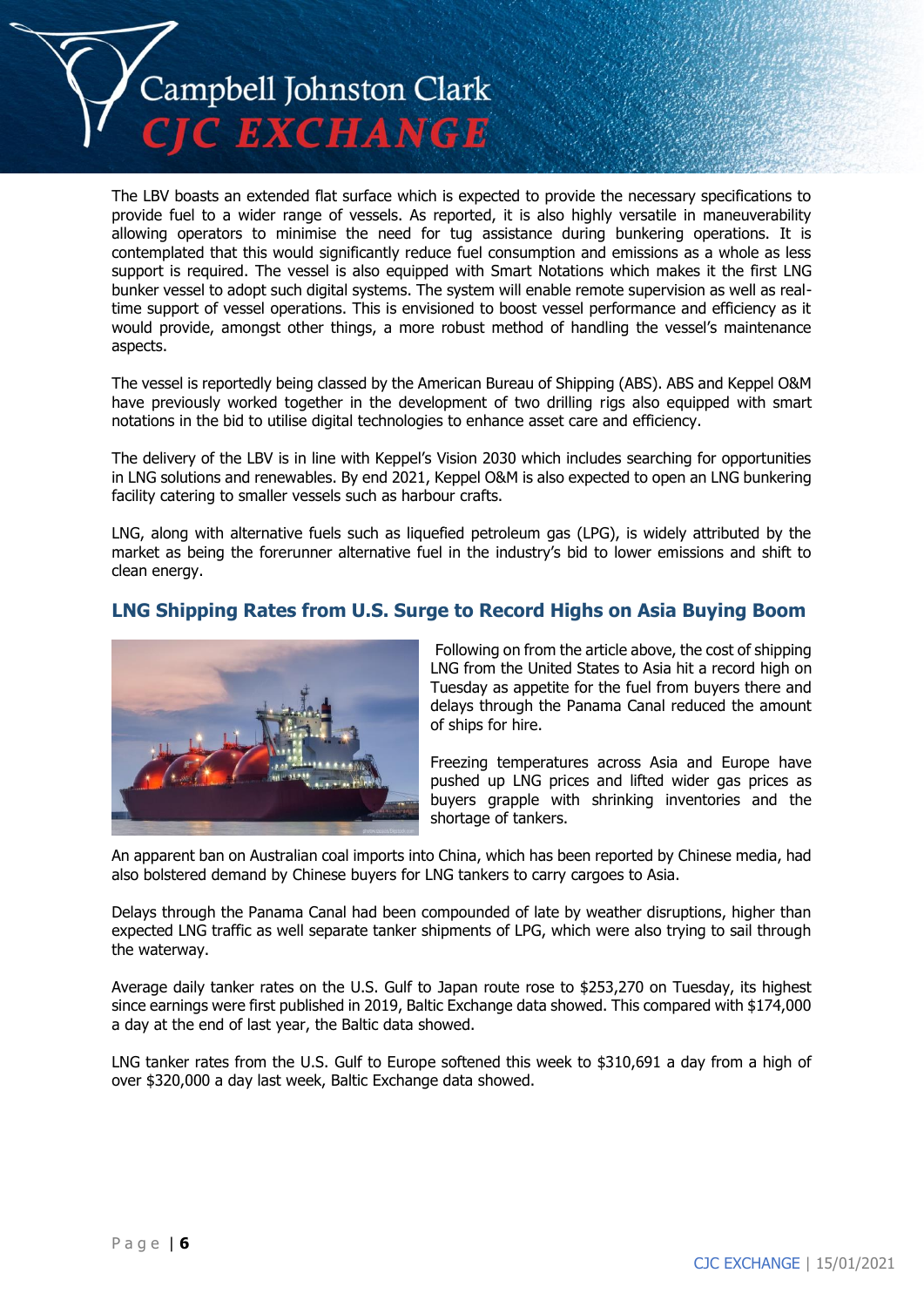

### **Increased Drug Smuggling Activity in North Africa**



Shipowners should be aware that Libya and adjacent regions of North Africa - including Morocco, Algeria and Tunisia - are increasingly becoming a hotspot for cocaine smuggling as traffickers move away from their usual West African gateway to Europe.

Last month, there were two seizures of cocaine in Libya-bound containers within just a week of each other. This recent increase in activity is like due to stronger security having been

implemented in the usual transhipment routes through West Africa.

Customs inspectors at Malta Freeport seized 612 kg of cocaine worth €69m (\$84m) in December 2020. The drugs, which were bound for Libya, had been hidden in pallets of cooking oil from Ecuador. Three days earlier, authorities at the port of Guayaquil in Ecuador seized 582kg of cocaine hidden in 19 pieces of teak also bound for both Libya and Syria.

The size of these recently seized shipments suggest that South American trafficking networks are seeking to establish direct transhipment points in North Africa, most likely due to its geographic proximity to Spain as a gateway to Europe.

Drug smuggling has wide ranging implications including fines, criminal sanctions and commercial impacts. Given the recent increase of drug smuggling activity in North Africa, it is recommended that all parties seek to ensure clearly worded provisions are incorporated into their charterparties and bills of lading to prevent disputes arising from contractual ambiguities.

### **Enesel Place First Bulker Order Since 2013**



The London-Greek based shipowner Enesel are set to return to the dry bulk market following its recent order of two 61,000-dwt bulkers, from Dalian Cosco KHI Ship Engineering, China. This signals a long-awaited return for Enesel who currently only own tankers and container vessels, since the sale of their last bulker in 2013. These bulker newbuilds are in addition to recent orders for two Oil/Product Tankers and six Crude Oil Tankers, which are set to grow the Enesel fleet by almost 60%, to 27 vessels.

Ordered in October, the vessels would likely have been priced on favourable terms to Enesel, especially given the recent increase in steel plate costs, and exchange rate fluctuations, which forced yards to recalculate their newbuilding prices. With prices steadily declining throughout 2020 many prospective owners may have waited too long, to the point where they have now, quite literally, 'missed the boat'.